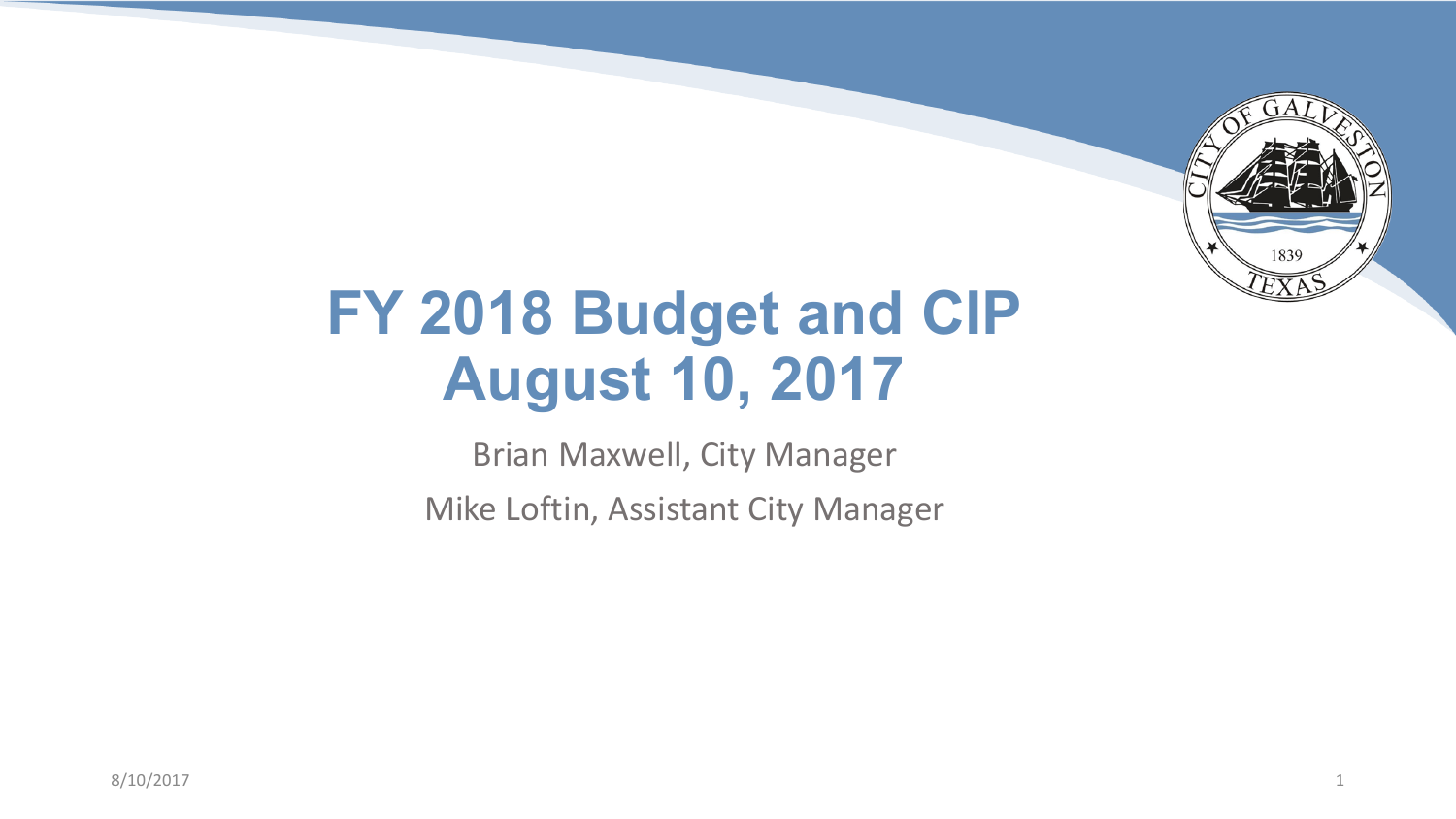### **Budget Schedule**

- Long Range Forecast presented June 23
- Capital Improvement Plan presented July 20
- Proposed Budget presented August 10
- August 10 Council meeting: Propose tax rate and schedule public hearings on tax rate and budget
- August 24 Council meeting: Budget and CIP workshop, hold public hearing on tax rate
- September 14: Hold second tax rate public hearing, hold budget public hearing, consider adopting CIP
- September 28 Adopt budget, adopt CIP if necessary and adopt tax rate

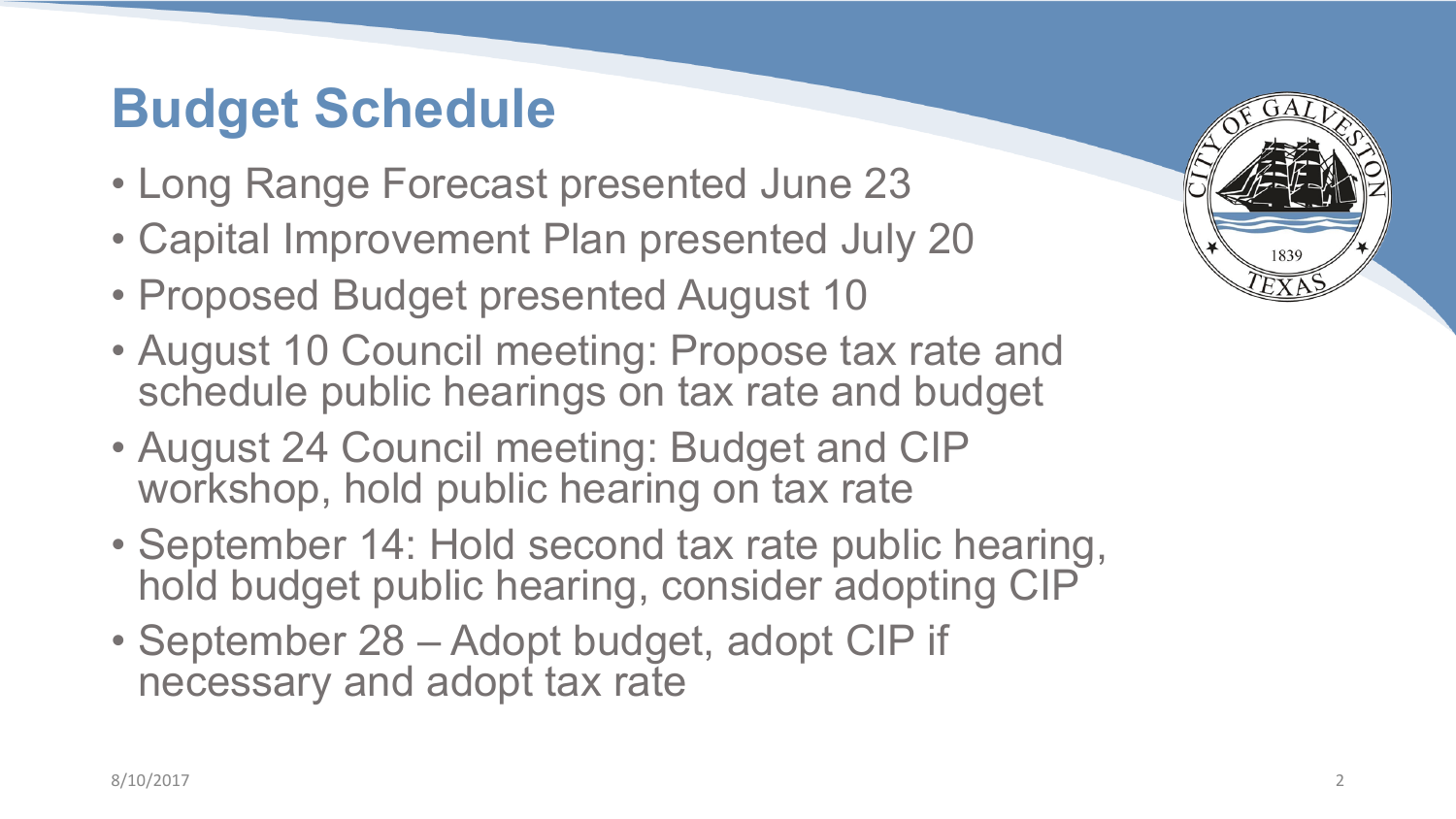# **More Transparent Budget Format**

- Citywide summaries that make it look like we have one fund – Interfund transfers are excluded from both expenditures and revenues
- Every department or division budget has explanations of the change in each major budget category from FY 2017 Estimate
- Citywide differences also discussed and summarized (see Citywide Expenditure Summary)

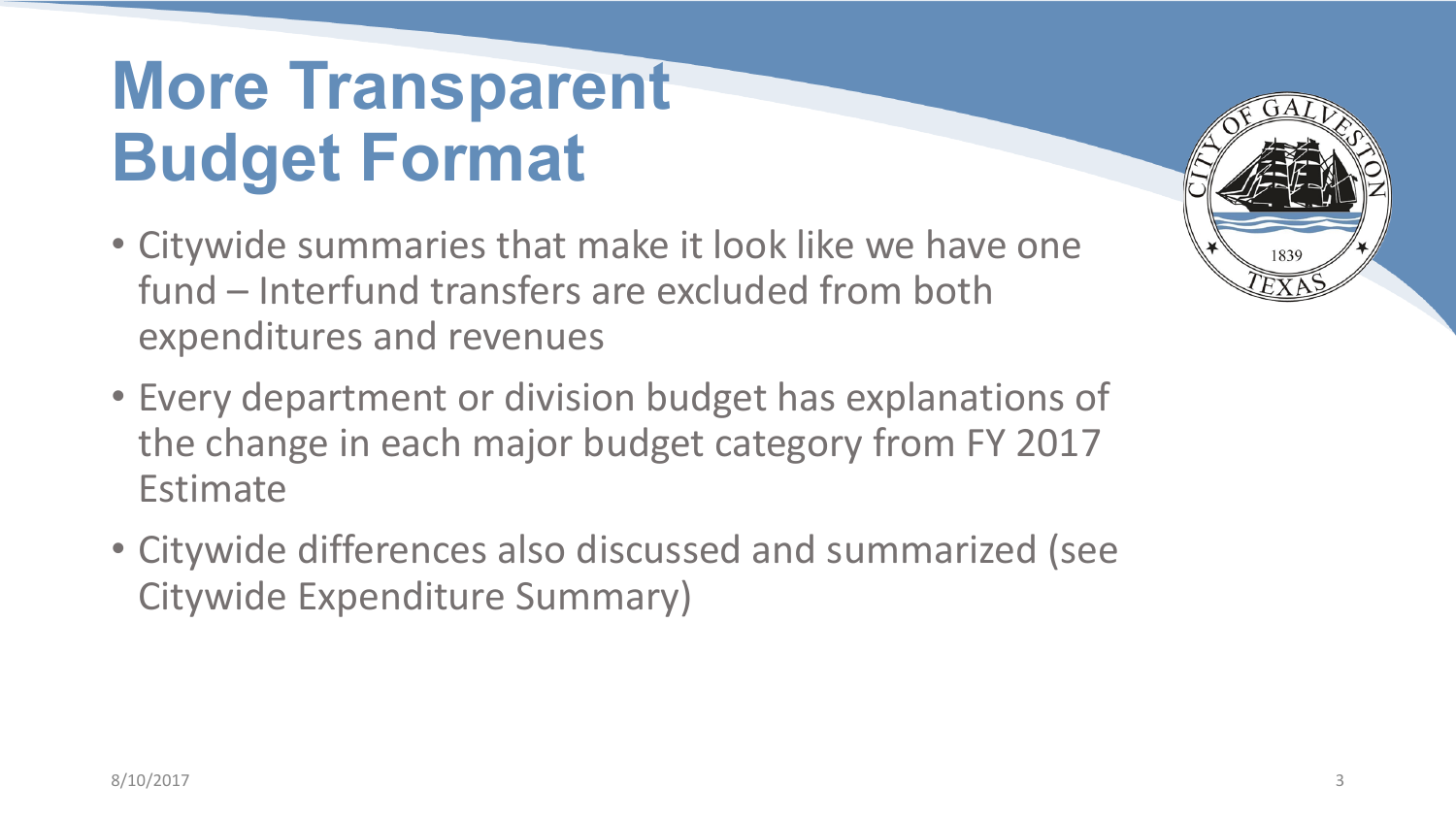# **Budget Totals (\$Thousands)**

| <b>Major Category</b>          | <b>FY2017</b> | <b>FY 2018</b> | <b>Percent</b><br><b>Diff</b> |
|--------------------------------|---------------|----------------|-------------------------------|
| Maintenance and Operations     | \$143,386     | \$145,377      | 1.39%                         |
| <b>One-Time Appropriations</b> | \$11,872      | \$9,336        | $-21.36\%$                    |
| <b>Total Operating Budget</b>  | \$155,258     | \$154,713      | $-0.35%$                      |
| <b>Capital Budget</b>          | \$79,069      | \$75,517       | $-4.49%$                      |
| Totals                         | \$234,327     | \$230,230      | $-1.75%$                      |

Note: Maintenance and Operations totals include interfund transfers

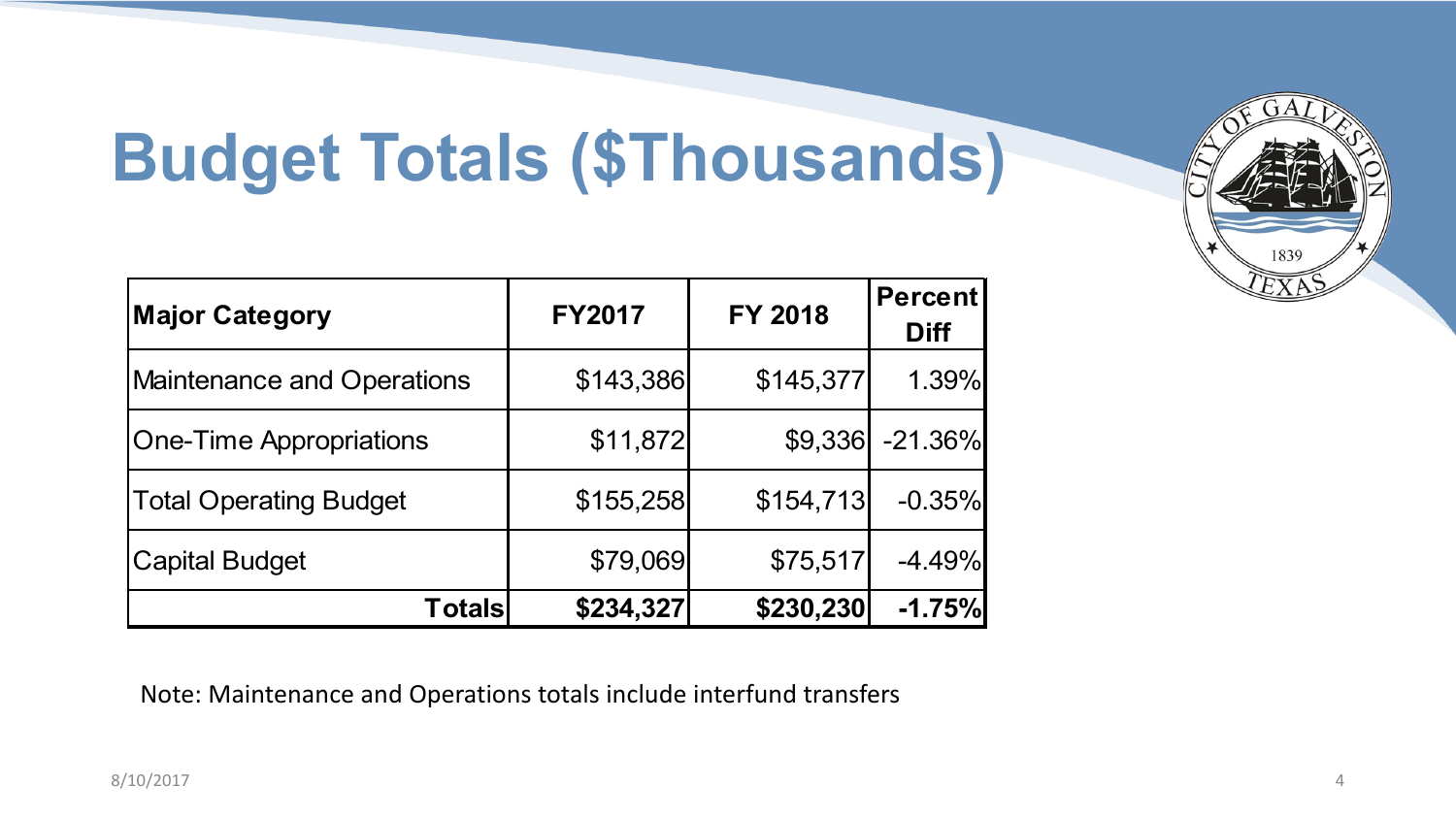

 $A\cap$ 1839

Note: Totals do not include interfund transfers.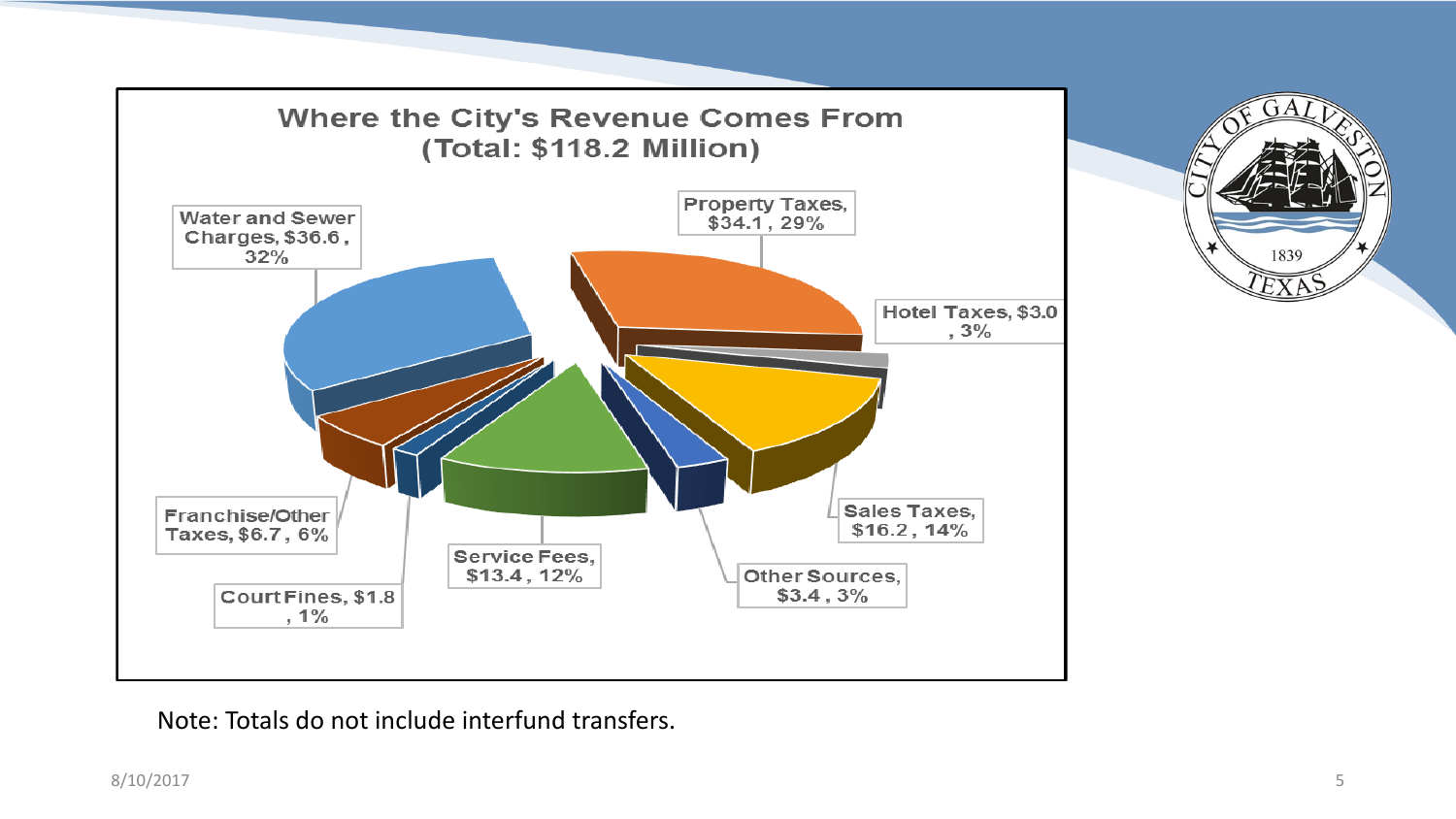# **Citywide Revenue (\$Thousands)**

|                                          | <b>FY 2016</b> | FY 2017       | FY 2017          | <b>FY 2018</b>  | FY18 +/-      | <b>Pct Diff</b> |
|------------------------------------------|----------------|---------------|------------------|-----------------|---------------|-----------------|
| <b>Revenue Source</b>                    | <b>Actual</b>  | <b>Budget</b> | <b>Estimated</b> | <b>Proposed</b> | <b>FY Est</b> |                 |
| <b>Water and Sewer Charges</b>           | \$33,963       | \$35,165      | \$35,890         | \$36,608        | \$718         | 2.0%            |
| <b>Property Taxes</b>                    | \$27,818       | \$30,094      | \$30,625         | \$34,144        | \$3,519       | 11.5%           |
| <b>Sales Taxes</b>                       | \$15,088       | \$15,450      | \$15,600         | \$16,160        | \$560         | 3.6%            |
| <b>City Service Fees</b>                 | \$12,725       | \$13,243      | \$13,182         | \$13,424        | \$242         | 1.8%            |
| <b>Franchise and Other General Taxes</b> | \$6,387        | \$6,417       | \$6,614          | \$6,735         | \$121         | 1.8%            |
| <b>Hotel Occupancy Taxes</b>             | \$3,500        | \$2,438       | \$2,711          | \$2,960         | \$249         | 9.2%            |
| <b>Transit Grants/Fees</b>               | \$3,519        | \$3,641       | \$3,528          | \$3,004         | (\$524)       | $-14.9%$        |
| <b>Other Revenue and Sources</b>         | \$5,326        | \$2,872       | \$3,080          | \$2,804         | (\$276)       | $-9.0%$         |
| <b>Court Fines</b>                       | \$1,873        | \$1,962       | \$1,784          | \$1,791         | \$7           | 0.4%            |
| <b>Investment Earnings</b>               | \$430          | \$396         | \$389            | \$551           | \$162         | 41.6%           |
| <b>Total</b>                             | \$110,629      | \$111,678     | \$113,403        | \$118,181       | \$4,778       | 4.2%            |

1839

Note: Does not include interfund transfers.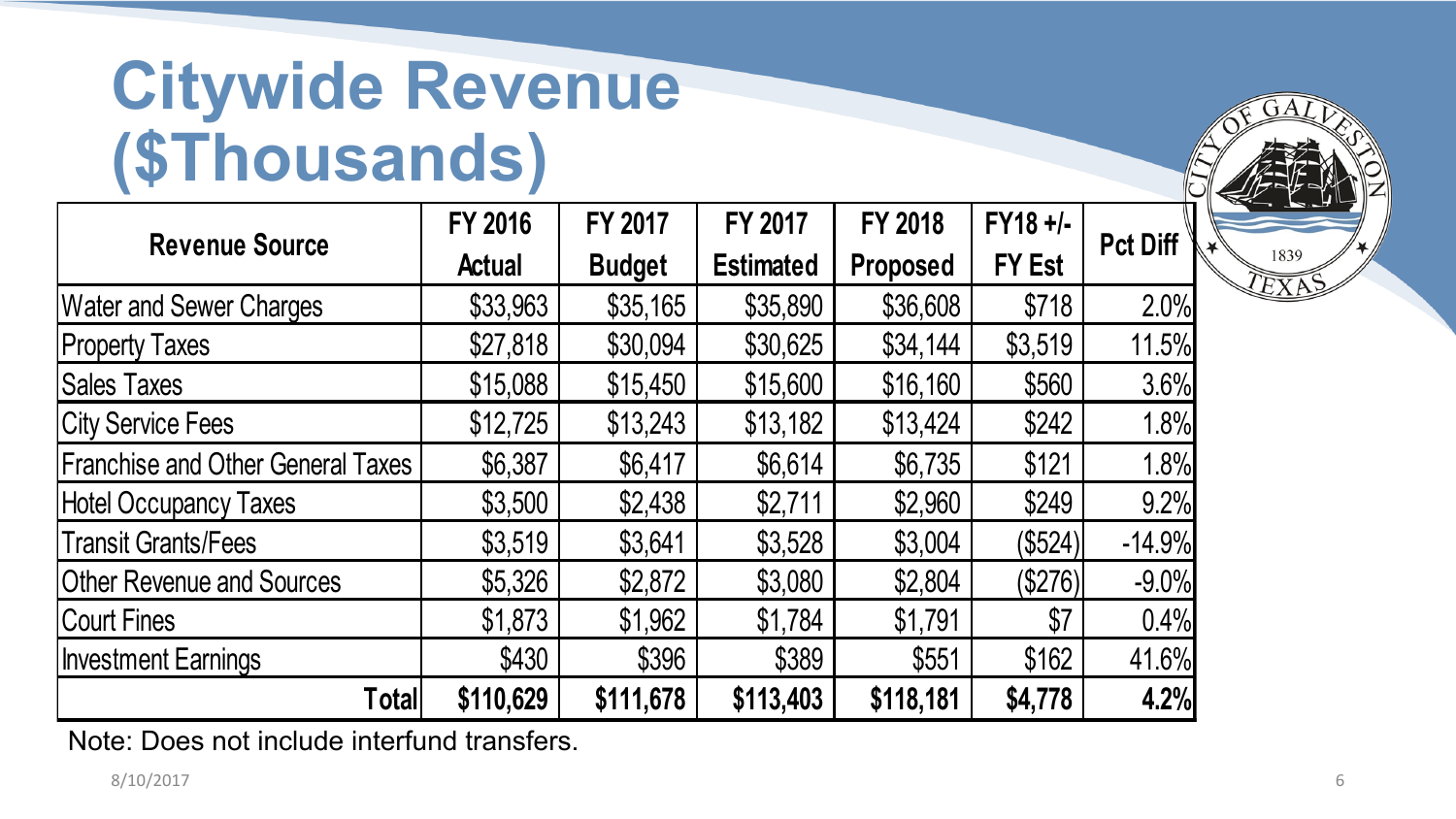

Note: Totals shown do not include interfund transfers or budgeted reserves.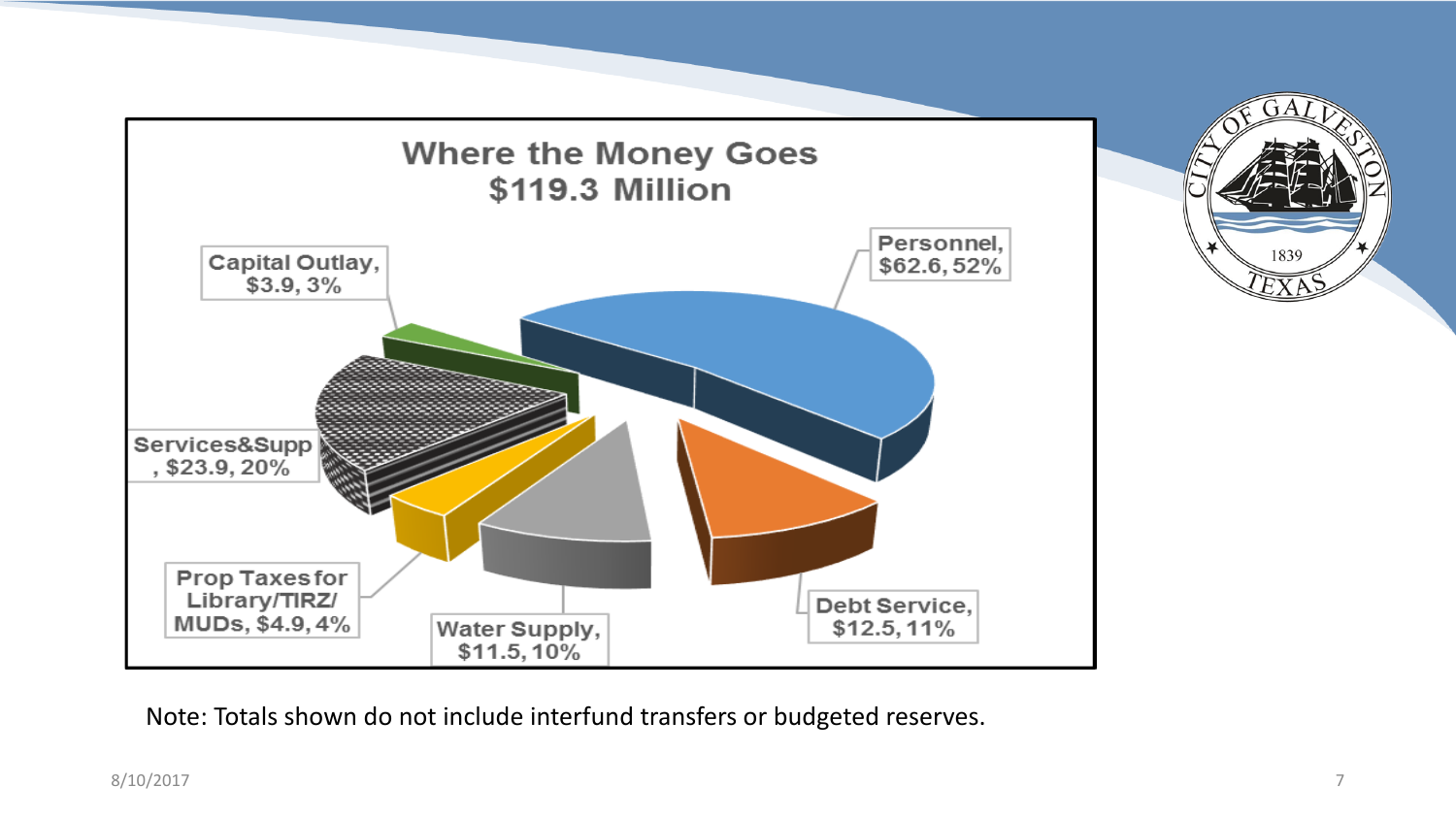# **Citywide Expenditures (\$Thousands)**

|                                                        | FY 2016       | <b>FY 2017</b> | <b>FY 2017</b>   | <b>FY 2018</b>  | $FY18 +/-$    | <b>Pct Diff</b> |
|--------------------------------------------------------|---------------|----------------|------------------|-----------------|---------------|-----------------|
| <b>Cost Category</b>                                   | <b>Actual</b> | <b>Budget</b>  | <b>Estimated</b> | <b>Proposed</b> | <b>FY Est</b> |                 |
| Personnel                                              | \$52,481      | \$57,211       | \$56,563         | \$62,588        | \$6,025       | 10.7%           |
| <b>Debt Service</b>                                    | \$8,573       | \$9,405        | \$9,405          | \$12,531        | \$3,126       | 33.2%           |
| <b>Water Supply</b>                                    | \$10,368      | \$11,341       | \$10,469         | \$11,493        | \$1,024       | 9.8%            |
| <b>Contractual Services</b>                            | \$9,230       | \$10,233       | \$9,874          | \$10,347        | \$473         | 4.8%            |
| <b>Supplies</b>                                        | \$4,702       | \$6,076        | \$5,376          | \$6,247         | \$871         | 16.2%           |
| <b>Utilities</b>                                       | \$3,306       | \$3,470        | \$3,289          | \$3,395         | \$106         | 3.2%            |
| Property Taxes forwarded to<br>Rosenberg Library       | \$2,478       | \$2,682        | \$2,704          | \$2,854         | \$150         | 5.5%            |
| <b>Capital Outlay</b>                                  | \$2,687       | \$5,760        | \$4,933          | \$3,919         | (\$1,014)     | $-20.6%$        |
| <b>Insurance</b>                                       | \$1,670       | \$2,257        | \$2,262          | \$2,410         | \$148         | 6.5%            |
| Property Taxes paid to TIRZ's and<br>MUD <sub>30</sub> | \$1,742       | \$1,812        | \$1,816          | \$2,041         | \$225         | 12.4%           |
| <b>Other Charges and Special Events</b>                | \$1,094       | \$1,165        | \$1,331          | \$1,478         | \$147         | 11.0%           |
| <b>Total</b>                                           | \$98,331      | \$111,412      | \$108,022        | \$119,303       | \$11,281      | 10.4%           |

1839

Note: Does not include interfund transfers.

8/10/2017 8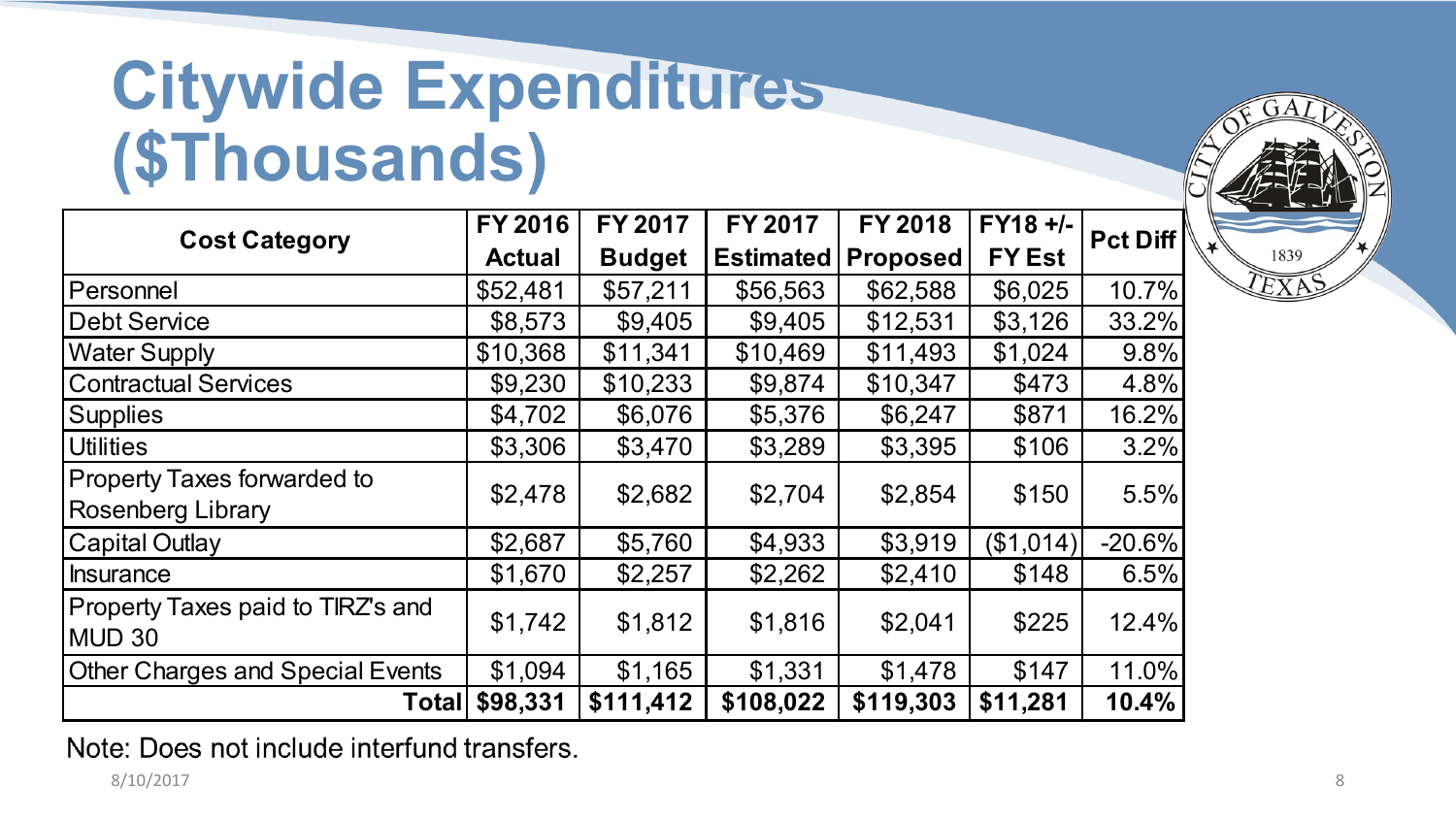### **Personnel Cost FY18 vs FY17 Public Safety (\$000's)**

| PUBLIC SAFETY PERSONNEL COST CHANGES                                           | <b>Difference</b> |
|--------------------------------------------------------------------------------|-------------------|
| <b>Collective Bargaining Agreements (effective 10/1/2017)</b>                  |                   |
| <b>Police Classified Personnel</b>                                             | \$584             |
| <b>Fire Classified Personnel</b>                                               | \$442             |
| <b>Assistant Fire Chiefs (parity with Batallion Chiefs)</b>                    | \$35              |
| Police and Fire Classified Subtotal                                            | \$1,061           |
| <b>Additional Staffing</b>                                                     |                   |
| <b>New Police Officers</b>                                                     |                   |
| Seawall District (six officers)                                                | \$438             |
| Downtown (two officers)                                                        | \$146             |
| General assignment using grant match reserve (Two officers)                    | \$146             |
| <b>Vacancy Lapse Funding</b>                                                   | \$473             |
| Potential COPS Grant officers (six more not in totals)                         | <b>TBD</b>        |
| <b>Police Officers (10) Subtotal</b>                                           | \$1,203           |
| <b>Civilian Positions</b>                                                      |                   |
| Three Records staff positions                                                  | \$159             |
| <b>Additional Staffing - Police</b>                                            | \$1,362           |
| Reserve for potential increase in City Contribution to Police and Fire pension | \$393             |
| plans equal to twp percent of covered pay                                      |                   |
| <b>Total Personnel Cost Change - Public Safety</b>                             | \$2,816           |

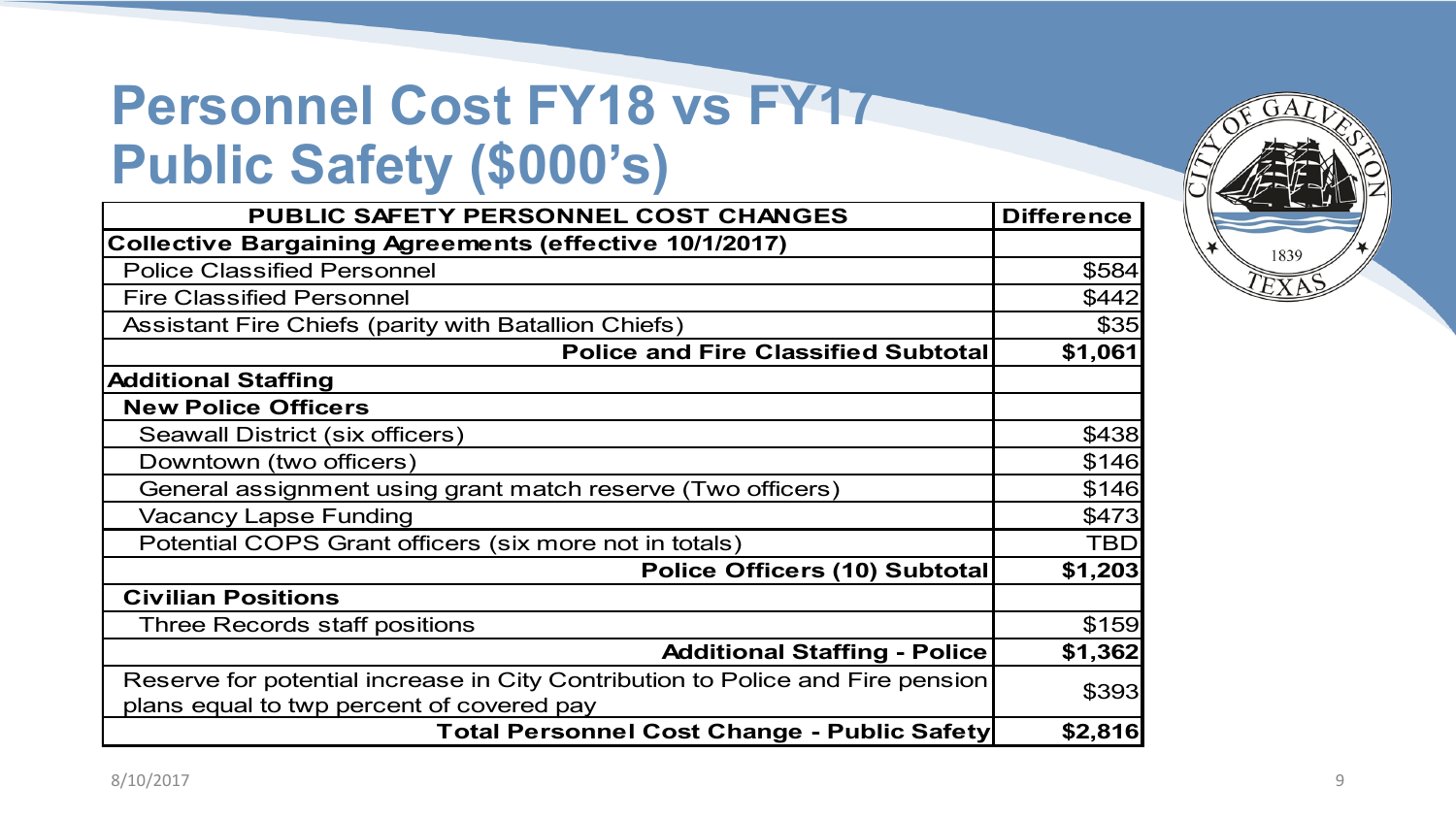### **Personnel Cost FY18 vs FY17 Other Departments (\$000's)**

| OTHER DEPARTMENTS' PERSONNEL COST CHANGES                                  | <b>Difference</b> |
|----------------------------------------------------------------------------|-------------------|
| <b>Civilian Compensation Increases</b>                                     |                   |
| Civilian COLA (2 percent effective 10/1/2017)                              | \$818             |
| Council appointees' pay in Legal and City Secretary                        | \$46              |
| <b>Equipment Operators citywide</b>                                        | \$150             |
| Purchasing (two staff)                                                     | \$20              |
| <b>Civilian Compensation Subtotal</b>                                      | \$1,034           |
| <b>Additional Civilian Positions</b>                                       |                   |
| <b>Parking Control Officer</b>                                             | \$64              |
| Project Management and Inspection (four positions)                         | \$376             |
| <b>Island Transit Rail Safety Officer</b>                                  | \$85              |
| Drainage maintenance (four positions)                                      | \$124             |
| Assistant Director of Public Utilities (Water Loss Mitigation Coordinator) | \$106             |
| Utility Billing citywide cash supervisor                                   | \$72              |
| Part-time Legal Assistant                                                  | \$35              |
| Civilians (12.5) Subtotal                                                  | \$862             |
| Total Personnel Cost Change - Other Departments                            | \$1,896           |

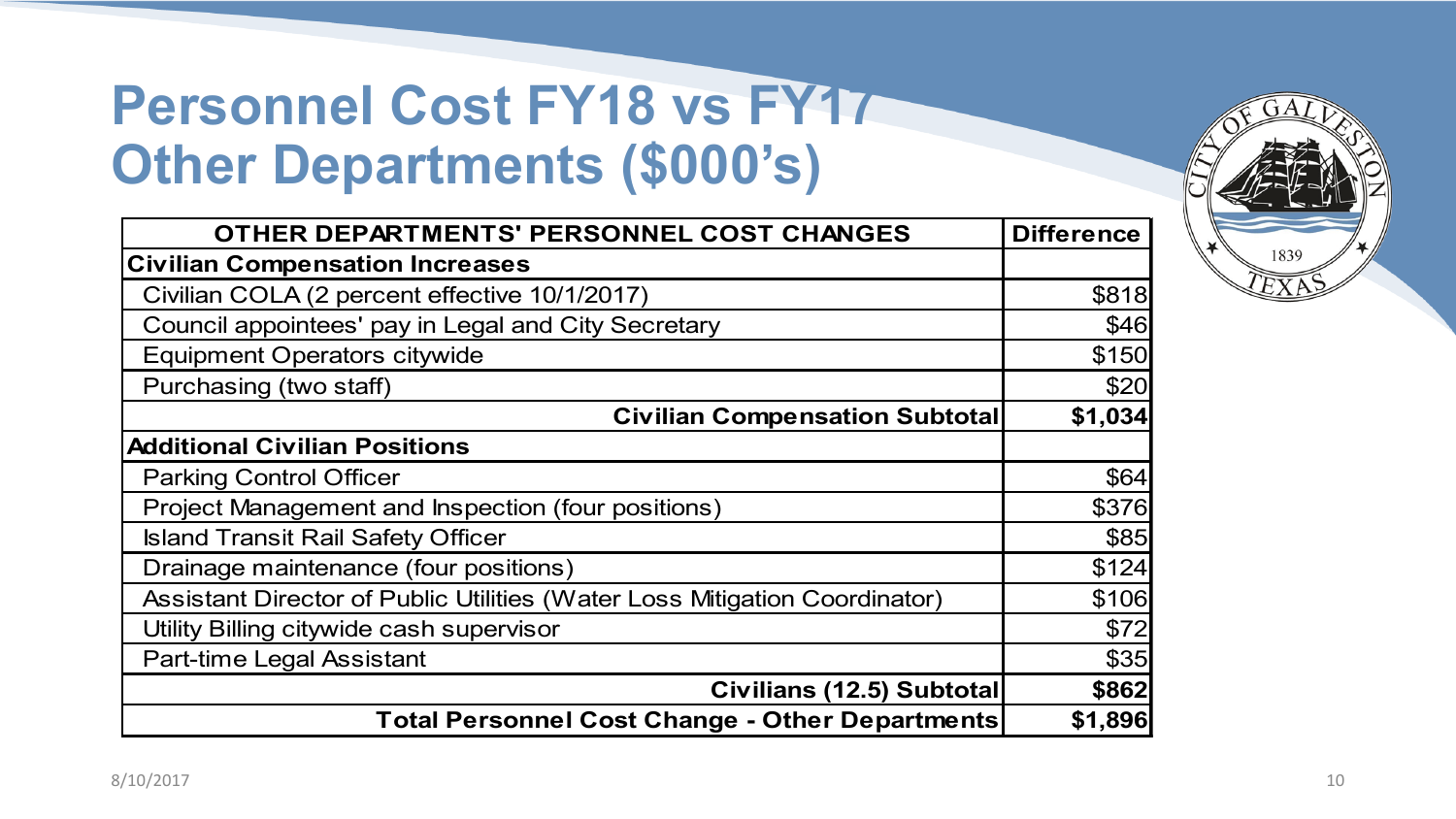### **Personnel Cost FY18 vs FY17 Other Changes (\$000's)**

| <b>OTHER PERSONNEL COST CHANGES</b>                                         | <b>Difference</b> |
|-----------------------------------------------------------------------------|-------------------|
| Lasker Park Pool open for full season (includes two new full-time positions | \$226             |
| and twenty part time positions)                                             |                   |
| Net overtime savings (primarily Island Transit and Police)                  | (\$478)           |
| Increased contribution to health insurance plan                             | \$726             |
| Reduction of Technology Services salary reimbursement                       | \$100             |
| Net effect of filling vacant positions for full year                        | \$739             |
| <b>Other Changes Subtotal</b>                                               | \$1,313           |
| TOTAL CITYWIDE PERSONNEL COST CHANGES                                       | \$6,025           |

 $A$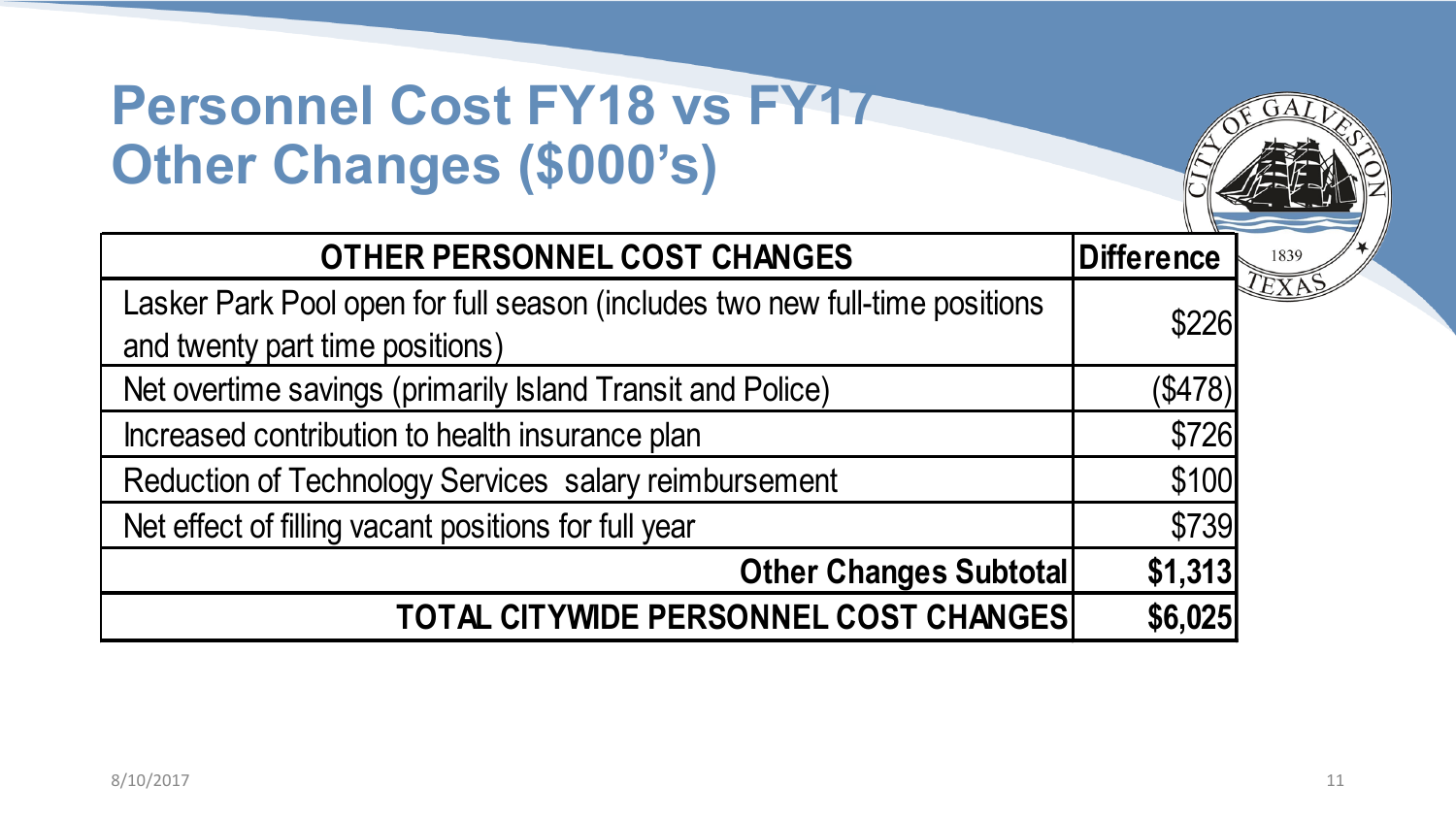## **General Fund Highlights**

- \$2.48 million revenue growth from FY 2018 Budget
	- \$1.54 million from property taxes
	- \$710,000 from sales taxes, 4 percent base growth and includes sales tax retained by city
- Total expenditures in budget \$54.6 million
- Police: \$1.49 million increase including CBA, 16 officers (8 potential from COPS grant) and three civilians
- Fire: \$478,000 increase including CBA
- Transfer to Infrastructure and Debt Service Fund increase \$670,000 (6 percent of General Fund Budget)
- Comprehensive Plan update \$75,000
- Reduced transfer to Island Transit of \$170,000

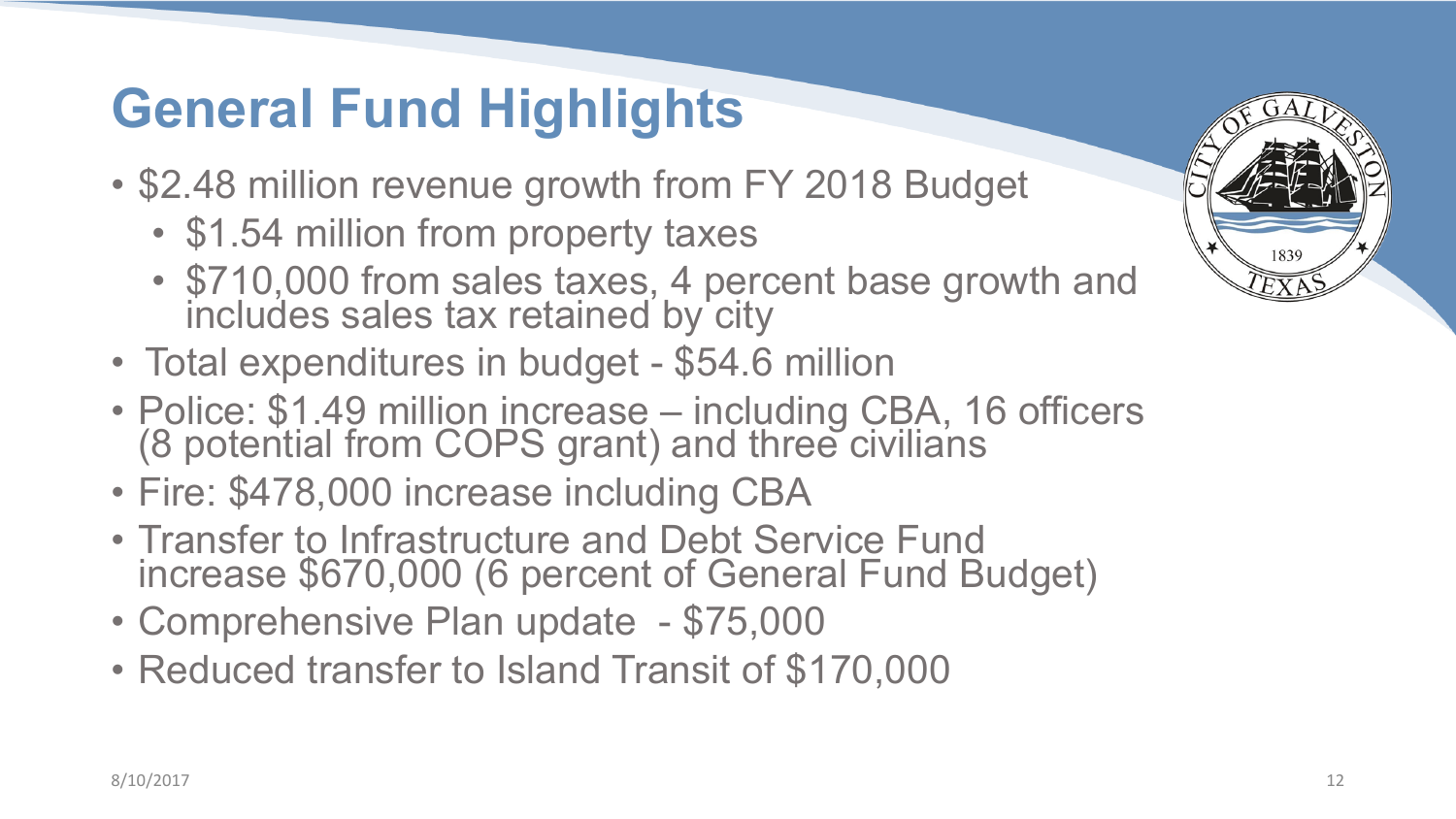#### **Other Major Budget Items**

- Equipment for dive team, SWAT, investigations (Special Funds) - \$77,000
- Half of FY 2018 General Fund equipment budget for police vehicles - \$500,000

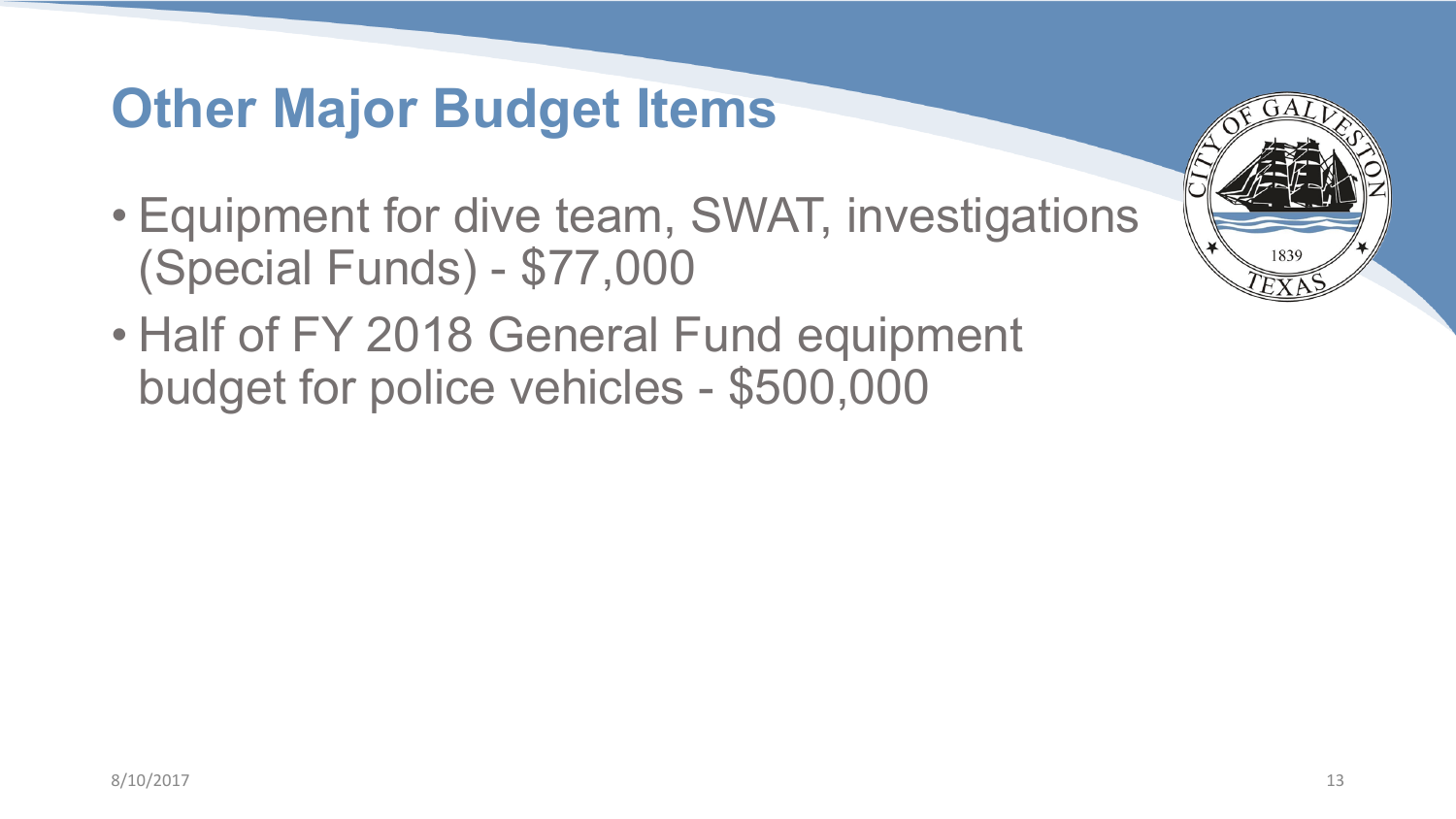#### **Other Major Operating Budget Items**

- Water and Sewer Funds
	- No rate increase in FY 2018
	- Two percent growth in revenue
- Debt Service Fund
	- Ø Pay debt service due for \$25 million 2017 public improvement bonds through 3.5 cent increase in property tax rate for debt service,
	- $\triangleright$  Raising overall rate to 56.1 cents per \$100 of taxable value
	- $\triangleright$  Generate \$2.07 million in added revenue
- Island Transit
	- Reduce overall budget approximately \$1 million to offset loss of grants and reduce General Fund subsidy \$170,000
	- Fund Bus Trolley system with Convention Center Surplus Funds \$600,000
- Sanitation Fund: Negotiate new transfer station contract and purchase three garbage trucks
- Equipment for dive team, SWAT, investigations (Special Funds) \$77,000
- Half of FY 2018 General Fund equipment budget for police vehicles \$500,000

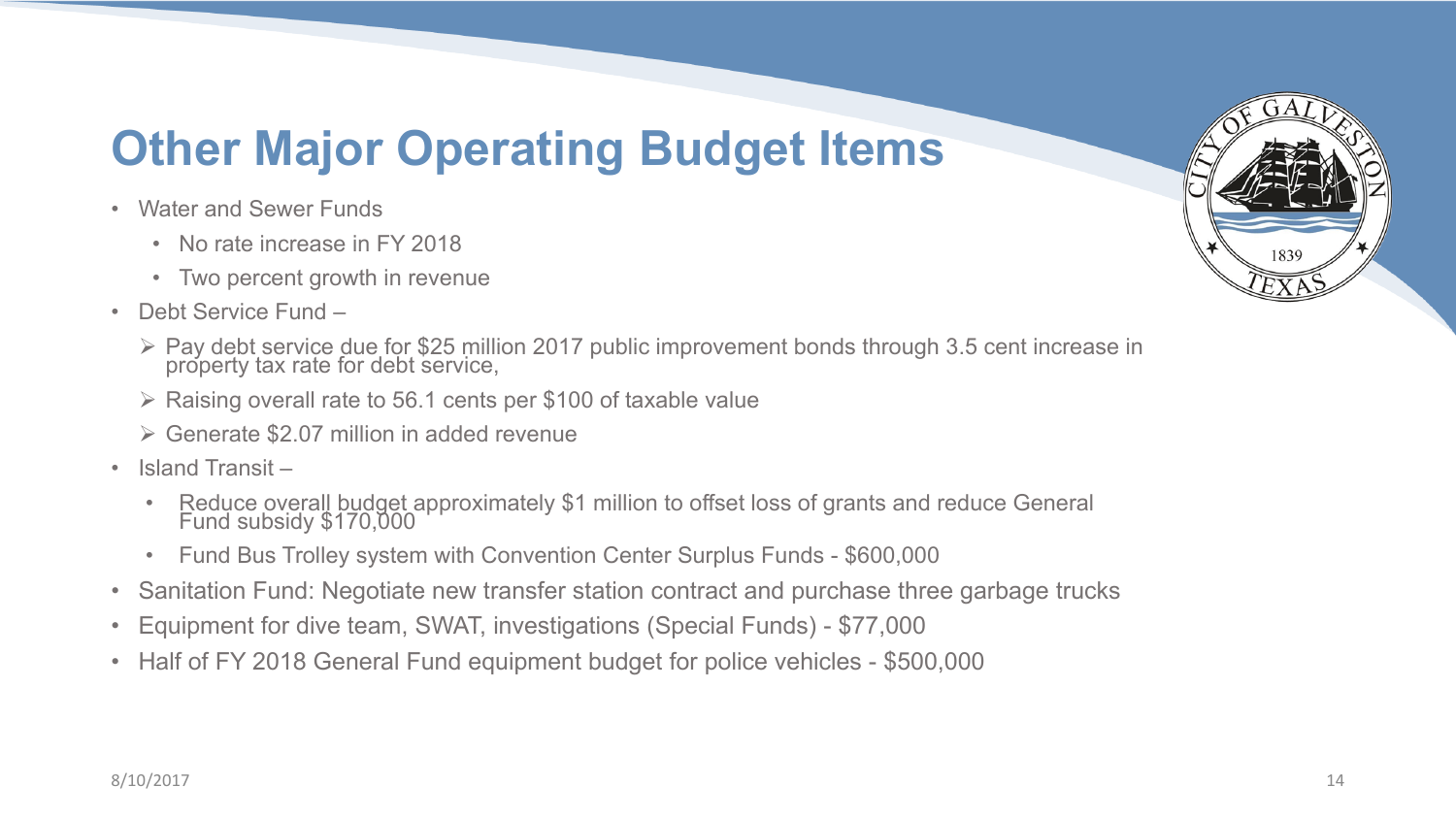#### **Street Program**

- Funding continued from General Fund, Infrastructure and Debt Service Fund, and IDC Sales Tax Infrastructure silo
- City crews to mill and overlay five miles of streets in worst overall condition using 2017 survey results - \$2.16 million from Infrastructure and Debt Service Fund
	- ØProposal: Set aside a portion of the FY 2018 program funding for Council to establish priorities among list of needed streets
- Begin construction in FY 2018:
	- $\triangleright$  45<sup>th</sup> Street from Broadway to Seawall Boulevard (IDC and Bonds)
	- $\triangleright$  16<sup>th</sup> Street from Broadway to Avenue N  $\frac{1}{2}$  (Bonds)
	- $\triangleright$  73<sup>rd</sup> Street from Heards Lane to Avenue N  $\frac{1}{2}$  (Bonds)
	- $\triangleright$  West Market Street from 25<sup>th</sup> to 33<sup>rd</sup>
	- $\triangleright$  Harborside Drive from 33<sup>rd</sup> to 20<sup>th</sup> Street (IDC funds)
	- $\triangleright$  Intersection Improvements 61<sup>st</sup> and Seawall (Bonds)

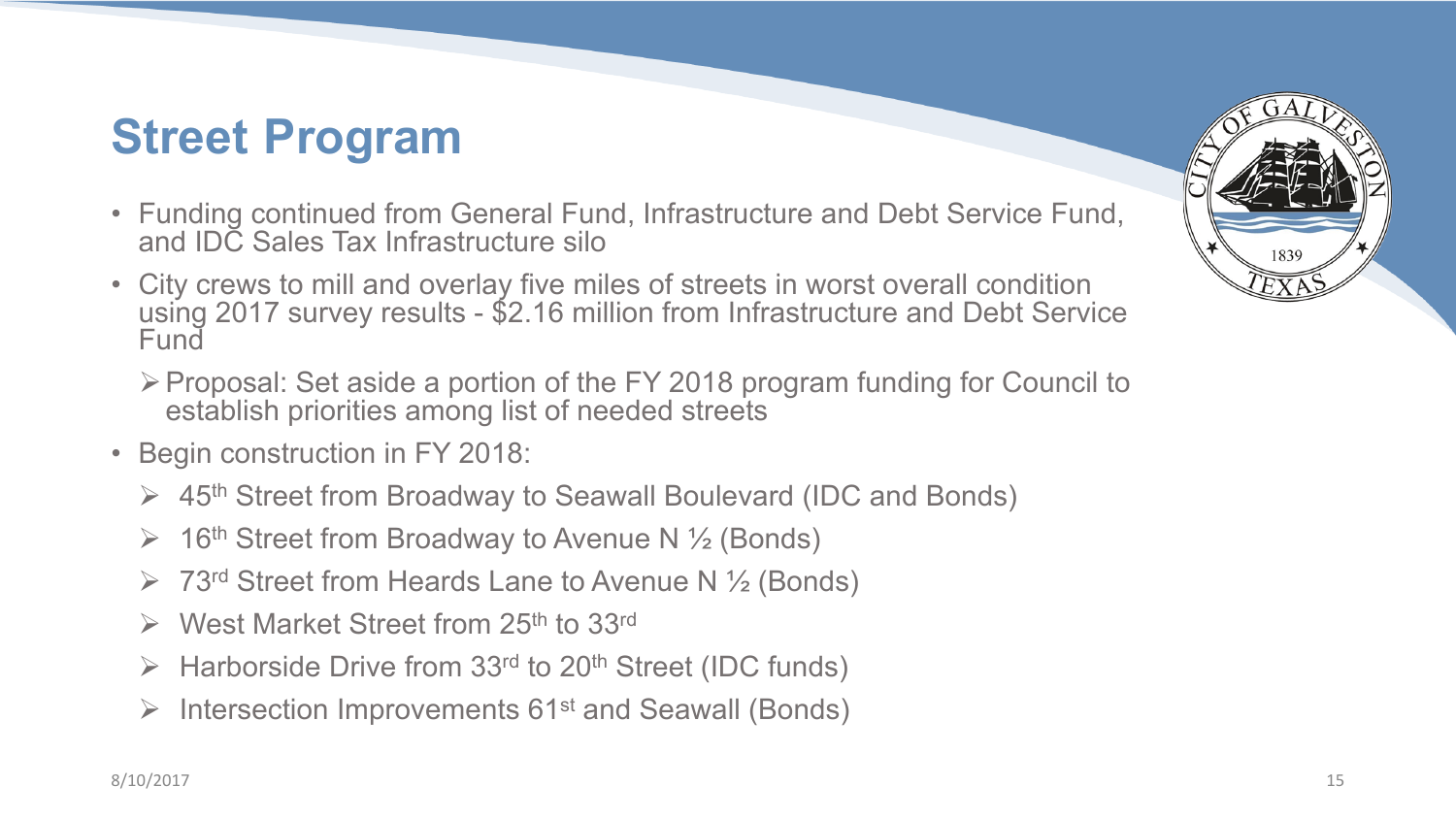## **Street Program (continued)**

- Complete or continue construction on projects begun in FY 2017 including: **≽27<sup>th</sup> Street Corridor from Broadway to Seawall Boulevard (IDC funds)** 
	- $\geq$  26<sup>th</sup> Street from Avenue N to Broadway (Bonds)
	- Ø65 Street from Heards Lane to Golf crest Drive (CDBG)
	- ØSaladia Street from Heards Lane to Stewart Road (CDBG)
	- **≻69<sup>th</sup> Street from Stewart Road to Seawall Boulevard**
	- ØAvenue S from 61st Street to 53rd Street (CDBG)
	- **≻51st Street from Broadway to Postoffice Street (CDBG)**
	- $\triangleright$  Sealy Street from 25<sup>th</sup> Street to 33<sup>rd</sup> Street (CDBG)
	- **≻ Replacement of Strand Pavers (Bonds)**
	- $\triangleright$  Sidewalk and concrete work throughout city

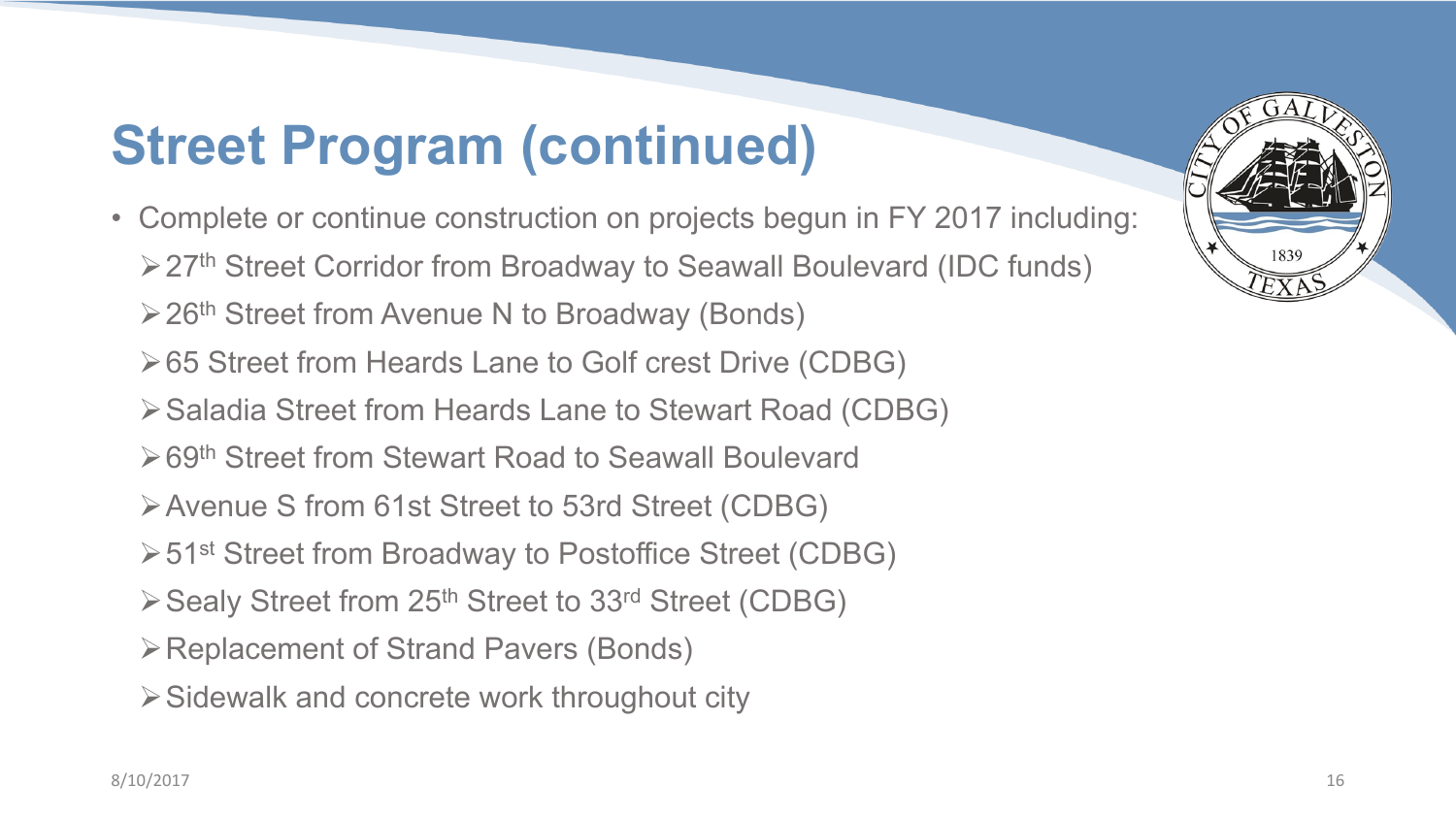### **Street Program (continue**d)

• Commence design in FY 2018 and construct in FY 2019: **≻25<sup>th</sup> Street from Broadway to Seawall (Infrastructure fund) ≻30<sup>th</sup> Street from Avenue O to Seawall Boulevard (Bonds) ≻22<sup>nd</sup> Street from Harborside to Broadway (Bonds)**  $\geq 49$ <sup>th</sup> Street from Avenue P to Avenue S  $\frac{1}{2}$  (Bonds)  $\geq 35$ <sup>th</sup> Street from Postoffice to Broadway

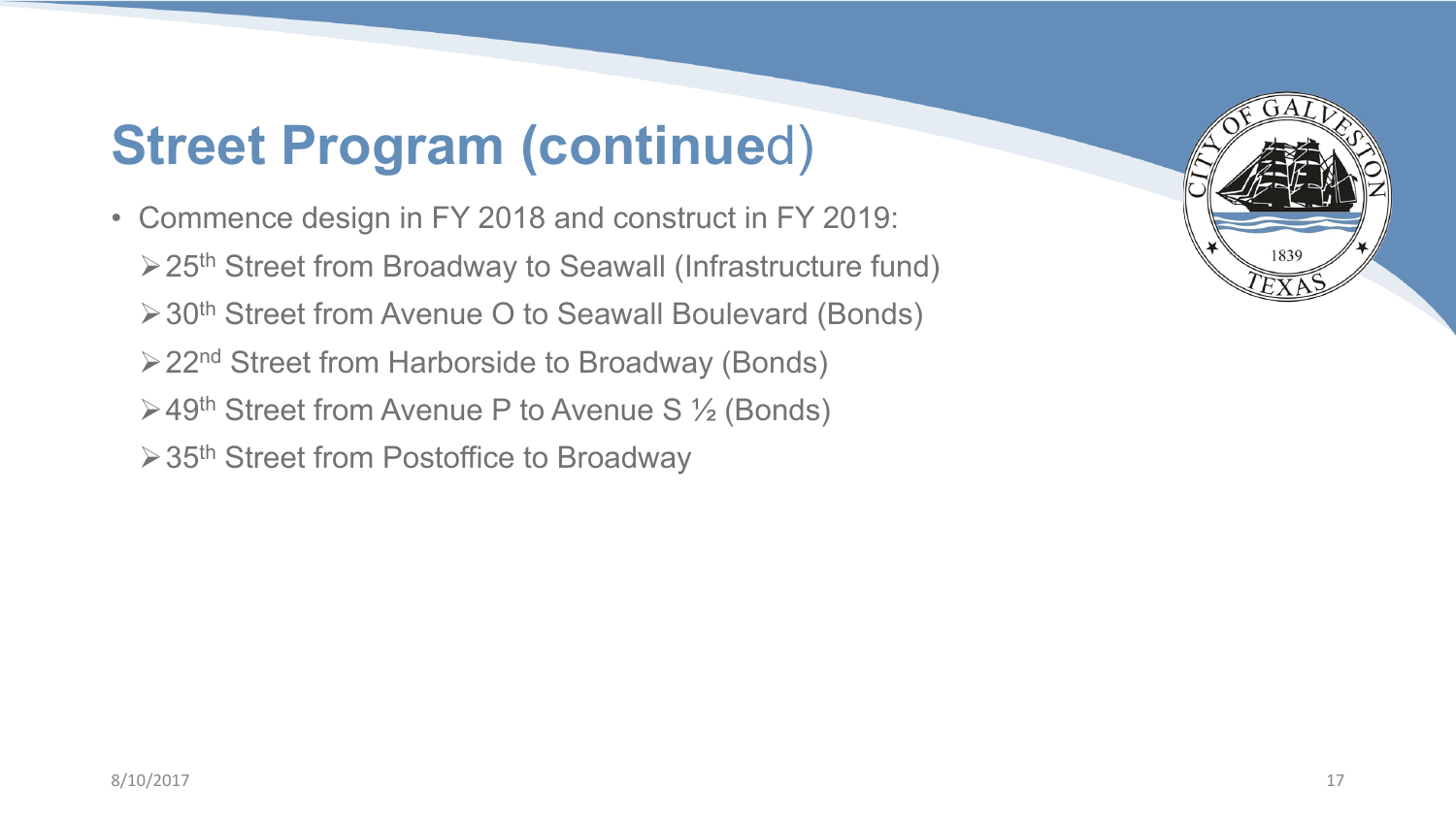#### **Drainage Program**

- Additional staff (four positions) and heavy equipment in Drainage enterprise fund operating budget
- CIP projects include:
	- $\geq 18$ <sup>th</sup> Street drainage improvements from Ship Channel to Avenue K: Design in FY 2018 and Construction in FY 2019 (Bonds)
	- $\triangleright$  Church Street drainage improvements from 35<sup>th</sup> Street to 27<sup>th</sup> Street: Design in FY 2018 and Construction in FY 2019 (Bonds)
	- ØStorm sewer inspection and rehabilitation project (Bonds)

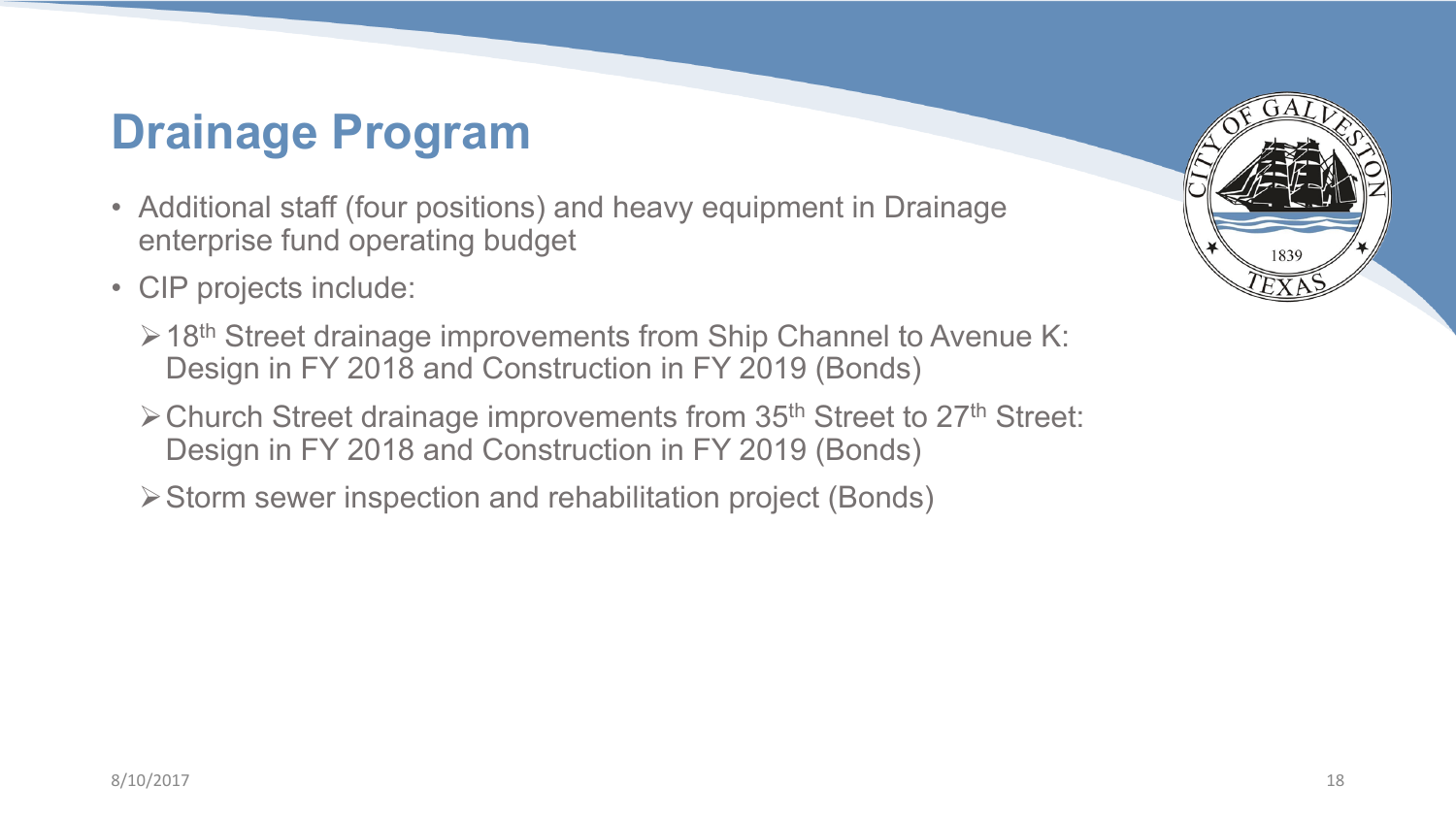#### **Water Program**

- Operating Budget includes:
	- Ø Addition of senior engineer to support Director of Public Utilities with current initiatives and lead new non-revenue water mitigation program
	- $\triangleright$  Restructuring of Utility Billing to include Meter Services
	- $\geq$  \$1 million increase (ten percent) from Gulf Coats Water Authority
- CIP projects include:
	- **≻ Construct/install upgrades to Airport Pump Station pumps and electronic** controls in FY 2018 (CO's) and construct 5 million gallon ground storage tank in FY 2019
	- $\geq$  Construct 30 inch water line from Railroad Bridge to Harborside Drive  $(CO's)$
	- <sup>Ø</sup>Design 30 inch water line from 71st Street to 59th Street Pump Station in FY 2018 with construction in FY 2019 (CO's)
	- ØConstruct 6 inch water line on Gulf Drive to serve the Sea Isle and 19 Beach subdivisions (CO's)
	- $\triangleright$  Ongoing programs to test and replace water valves, fire hydrants,